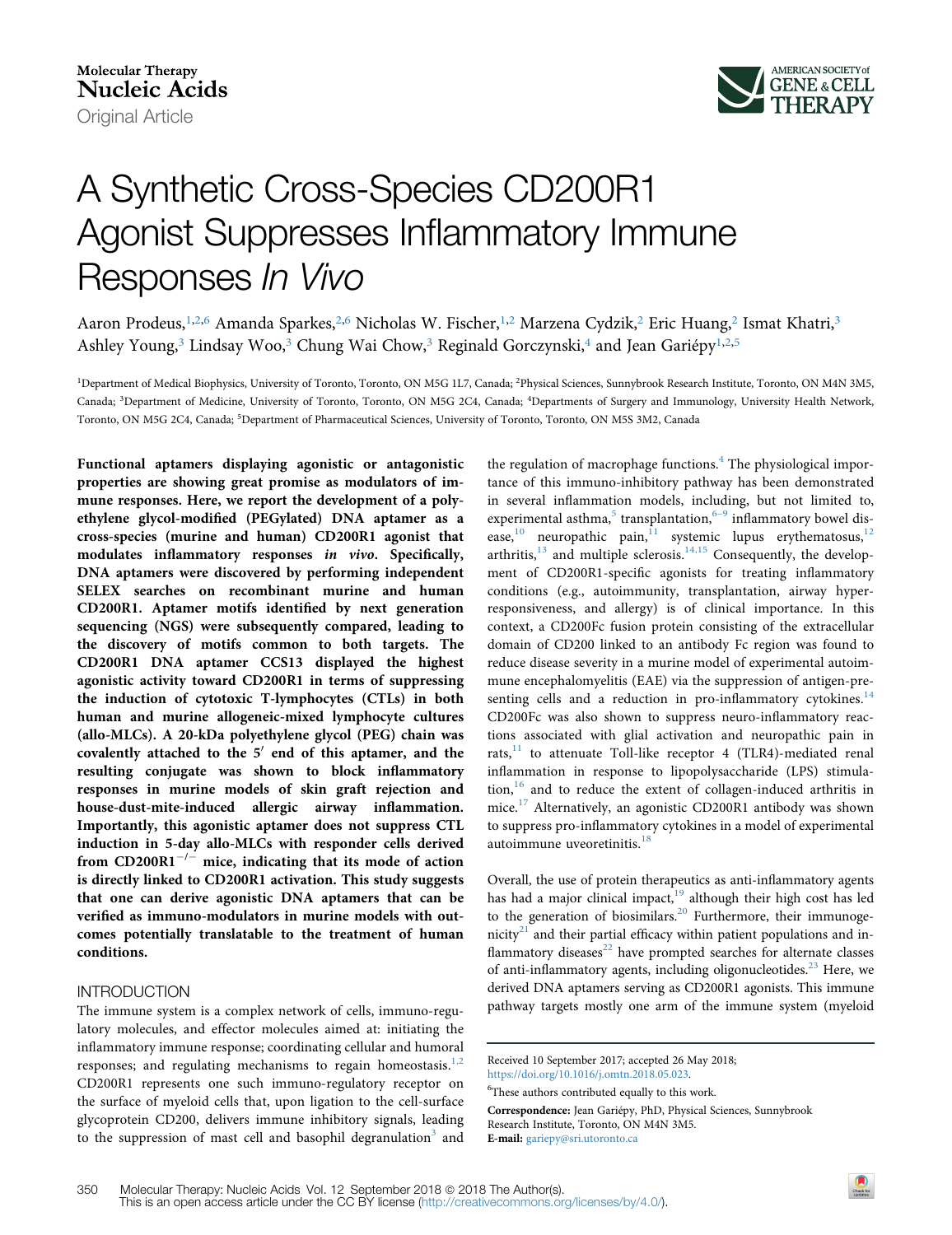<span id="page-1-0"></span>

#### Figure 1. Next-Generation Sequencing Performed on Separate Human and Murine CD200R1 SELEX Screens

(A) The selection strategy to identify to the presence of identical aptamer motifs. (B) The percentage of total sequence reads of each cross-reactive aptamer obtained from NGS sequence analysis. hCD200R1, human CD200R1; mCD200R1, murine CD200R1.

lineage) in contrast to present-day anti-cytokine-based antibody therapies (aimed at individual pro-inflammatory cytokines such as interleukin [IL]-1, tumor necrosis factor alpha [TNF-a], IL-6, IL-12, IL-17, IL-18, or IL-23).

Aptamers are small (<80 nt), single-stranded DNA or RNA oligonucleotides selected to bind target molecules with high affinity and specificity. $24-28$  $24-28$  In particular, DNA aptamers can be rapidly and easily synthesized, as well as modified to increase their circulation halflife. They are inexpensive to produce, relative to protein therapeutics and, importantly, are non-immunogenic and lack toxicity.<sup>[24,26,28](#page-7-11)-34</sup> In 2004, Macugen (pegaptanib) became the first aptamer (targeting vascular endothelial growth factor [VEGF]) to gain US Food and Drug Administration (FDA) approval for the treatment of age-related macular degeneration.<sup>[35](#page-7-12)</sup> Several other aptamers are under clinical development for use as thrombolytic drugs, anti-obesity agents, autoantibody antagonists, and antiviral agents and for use in tumor diagnosis and therapeutics (as reviewed by Parashar $36$ ).

We have previously reported the successful in vivo use of agonistic CD200R1 aptamers to prolong major histocompatibility complex (MHC)-mismatched allograft survival in mice. $37$  These aptamers, however, only recognized murine CD200R1 and, as such, had no potential to treat inflammatory diseases in humans. Herein DNA aptamer searches were performed on both human and murine CD200R1 which led to the development and characterization of a cross-species (murine and human) agonistic anti-CD200R1 DNA aptamer, termed CCS13. CCS13 exhibits in vitro immunosuppressive properties based on its ability to suppress cytotoxic T-lymphocyte (CTL) induction in both murine and human allogenic-mixed lymphocyte cultures (allo-MLCs). Furthermore, we demonstrate the in vivo therapeutic potential of a polyethylene glycol-modified (PEGylated) variant of CCS13 that prolonged the survival of murine

skin allografts and suppressed the murine house-dust-mite allergic airway response.

#### RESULTS

# Generation of Murine/Human Cross-Reactive CD200R1- Specific DNA Aptamers Displaying Agonistic Properties

Eight DNA aptamer sequences cross-reactive for murine and human CD200R1 were identified by analyzing sequence motifs arising after 15 SELEX (systemic evolution of ligands by exponential enrichment) enrichment rounds, performed separately on murine and human CD200R1 [\(Figures 1](#page-1-0)A and 1B). The aptamer sequences (75 nt long) were synthesized and screened for CD200R1 agonistic activity based on their ability to suppress CTL induction in murine and human 5-day allo-MLC assays. Aptamers termed CCS2, CCS5, CCS8, CCS10, and CCS13 displayed CD200R1 agonistic properties. CCS13, however, was the only DNA aptamer identified that was capable of agonizing both murine and human CD200R1 ([Fig](#page-2-0)[ure 2](#page-2-0)A). Consequently, CCS13 was chosen for further evaluation. Cross-reactivity of CCS13 was further confirmed by surface plasmon resonance (SPR) (Figure S1), whereby CCS13 was shown to directly bind to both murine and human CD200R1 with micromolar affinities. These findings are in range of the low micromolar affinity previously reported for the CD200:CD200R1 interac-tion<sup>[38,39](#page-7-15)</sup> and our previously reported murine-specific anti-CD200R1 aptamers.<sup>3</sup>

#### PEGylated CCS13 Retains Agonistic Function

A 20-kDa linear polyethylene glycol (PEG) arm was coupled to the 5' end of CCS13 (PEG-CCS13) to increase its circulatory half-life in vivo. To ensure that this modification did not alter its specificity for CD200R1 and its agonistic function, PEG-CCS13 and the PEGylated control aptamer (PEG-cApt) were re-evaluated in the allo-MLC assay. Here, the PEG-CCS13 aptamer was able to suppress CTL induction as compared to the control (PEG-cApt) [\(Figure 3A](#page-3-0)), confirming that PEGylation did not disrupt its immunosuppressive function. Importantly, increasing the concentration of PEG-CCS13 from 65 nM to 195 nM yielded similar immunosuppressive effects. Critically, the PEG-CCS13 agonistic function on CD200R1 signaling was confirmed, as it lacked the ability to suppress CTL lysis in lymphocytes isolated from  $CD200R1^{-/-}$  mice ([Figure 3B](#page-3-0)). To further characterize the mechanism by which CCS13 agonizes CD200R1, we examined whether it acted through the canonical CD200R1-mediated signal transduction pathway. Specifically, signaling is initiated upon binding of CD200 to CD200R1 on myeloid cells, leading to the phosphorylation of tyrosine 297 (murine CD200R1) on its C-terminal cytoplasmic tail. $40$  As such, we monitored the ability of CCS13 to induce the phosphorylation of the CD200R1 cytoplasmic tail. Herein, HEK293 cells that were stably transfected to express murine CD200R1 were treated with CCS13 or a cApt medium alone or one of two positive controls (Apt M49, a murine-specific CD200R1 agonistic aptamer and  $CD200Fe^{37}$ ). In addition to the positive control, CCS13 led to the phosphorylation of the C-terminal tail of murine CD200R1, albeit to a lesser degree than the positive control ( $\sim$ 35% of CD200Fc) (Figure S2).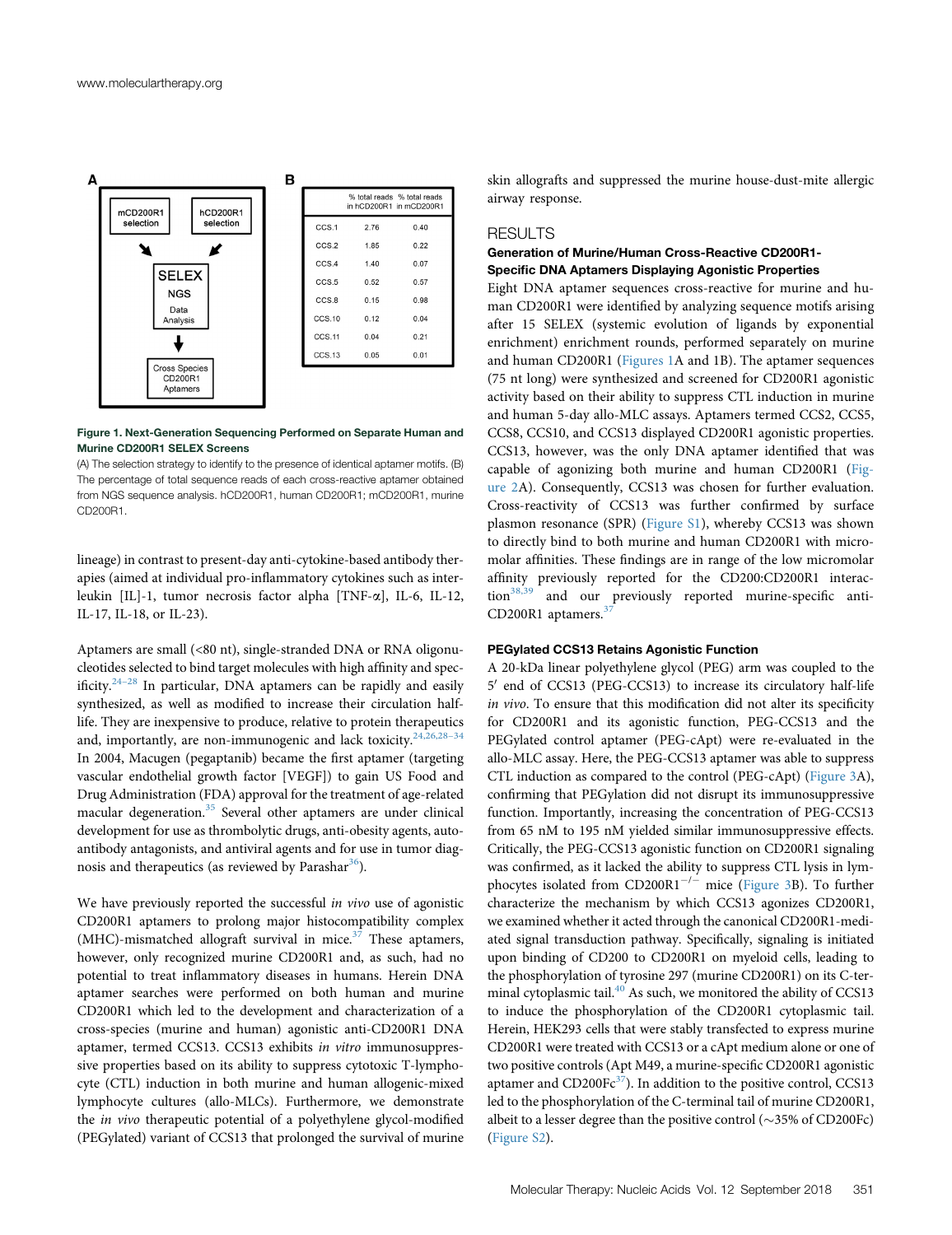<span id="page-2-0"></span>

Figure 2. CCS13 Is a Cross-Species Agonist

The DNA aptamer CCS13 was the only common aptamer motif identified that was able to act as a CD200R1 agonist, suppressing allo-immune responses in both murine and human MLCs. Each bar represents the mean % value of CTL specific lysis  $\pm$  SD.  $*$ p < 0.05, as compared to no aptamer.

## PEGylated CD200R1 CCS13 Aptamer Prolongs Allogeneic Skin Graft Survival

The immunosuppressive effects of PEG-CCS13 in vivo were first evaluated in an acute murine skin-transplant rejection model. Here, BALB/ c skin grafts were transplanted onto C57BL/6 mice, and the aptamers PEG-CCS13 and PEG-cApt or CD200Fc were subsequently administered as a series of intravenous (i.v.) injections every 3 days over a period of 15 days in combination with low-dose rapamycin given every 36 hr [\(Figure 4A](#page-4-0)). The administered dose of rapamycin has been previously shown not to affect graft survival.<sup>[37](#page-7-14)</sup> Treatment with PEG-CCS13 protected the allograft from rejection as compared to the PBS or control aptamer (PEG-cApt) groups [\(Figure 4B](#page-4-0)). All treatments were discontinued after 15 days, as all skin grafts for the two control groups had been rejected. Importantly, the level of immunosuppression elicited by PEG-CCS13 in this transplantation model was comparable to that observed for CD200Fc. Additionally, splenocytes isolated from mice undergoing the graft rejection model were tested in theMLC assay. Here, splenocytes derived from mice previously treated with PEG-CCS13 or CD200Fc exhibited significant suppression of CTL induction as compared to the control groups [\(Figure 4](#page-4-0)C).

# PEGylated CD200R1 CCS13 Aptamer Suppresses House-Dust-Mite-Induced Allergic Airway Inflammation

Given the success of PEG-CCS13 in prolonging allogeneic skin graft survival, a model that leads to an acute inflammatory response, we proceeded to assess whether this aptamer could be beneficial in a murine model of acute house-dust-mite (HDM)-induced allergic airway inflammation. This model is characterized by enhanced airway responsiveness to methacholine and increased airway inflammation. As expected, the total respiratory resistance (Rrs; mean  $\pm$  SEM) increased with increasing doses of methacholine (MCh) in HDMsensitized mice when compared to naive (saline control) mice ([Fig](#page-5-0)[ure 5](#page-5-0)A;  $*p < 0.05$ ; n = 6–7 mice per group). A comparable reduction in MCh responsiveness of Rrs in the HDM mice was observed following the i.v. administration of either CD200Fc (positive control) or PEG-CCS13 when given after the establishment of the airway inflammation phenotype ([Figure 5A](#page-5-0); \*p < 0.05; HDM + saline versus  $HDM + CD200Fc$  or  $HDM + PEG-CCS13$ ,  $HDM$  subgroups;  $n = 6-7$ mice per group). Reduction in the MCh responsiveness was most obvious at the maximal Rrs ( $Rrs<sub>max</sub>$ ) in the HDM mice following treatment with CD200Fc or PEG-CCS13 ([Figure 5](#page-5-0)B;  $p < 0.05$  for HDM versus saline;  $p < 0.05$  for HDM + saline versus HDM + CD200Fc or HDM + PEG-CCS13, HDM subgroups; n = 6–7 mice per group). HDM sensitization increased pulmonary expression of IL-13, an important mediator of allergic inflammation, and eotaxin-1 (CCL-11), an eosinophil chemokine. Treatment with PEG-CCS13 following HDM sensitization significantly attenuated expression of both mediators ([Figures 6](#page-6-7)A and 6B; p < 0.05 for saline versus HMD; p < 0.05 for HDM + saline versus HDM + PEG-CCS13, HDM subgroups;  $n = 6-7$  per group). Together, these observations demonstrate that PEG-CCS13 can reverse HDM-induced airway hyper-responsiveness and allergic inflammation in an acute murine model of allergic airway inflammation.

# **DISCUSSION**

Immune-mediated inflammatory disorders affect an estimated 5%–7% of the population in Western countries.<sup>[41](#page-7-17)-45</sup> When left unmanaged, these disorders can also lead to the development of can-cers.<sup>[41](#page-7-17)</sup> Likewise, inflammatory immune responses remain a challenge for transplant patients, despite current immunosuppressive thera-pies.<sup>[46,47](#page-7-18)</sup> Immune receptors and their ligands that potentiate or suppress inflammatory responses have emerged as attractive therapeutic targets. In this context, several studies to date have shown that the CD200:CD200R1 pathway exhibits an immunosuppressive effect on the inflammatory cellular response and contributes to the reduction of severity in animal models of inflammation and autoimmunity. For instance, soluble CD200 constructs, as well as an agonistic monoclonal antibody directed at CD200R1, have shown promise in pre-clinical experimental models of autoimmune encephalomyelitis<sup>[14](#page-7-2)</sup> and autoimmune uveoretinitis<sup>[18](#page-7-5)</sup> (in prolonging the survival of allo-grafts<sup>[6](#page-6-4)</sup>) and of collagen-induced arthritis.<sup>[17,48](#page-7-4)</sup> It is reasonable, therefore, to consider the CD200:CD200R1 axis as a target for repression of inflammatory responses with potential application in allergy, autoimmunity, and transplantation. Herein, we developed a synthetic singlestranded DNA aptamer directed at both human and murine CD200R1 (mCD200R1) that acts as a CD200 mimic in dampening the pro-inflammatory responses associated with immune cells of the myeloid lineage. While several aptamers were identified as human and murine CD200R1 binders [\(Figure 1](#page-1-0)), only one aptamer termed CCS13 proved to be immunosuppressive in both murine and human allo-MLC assays [\(Figure 2A](#page-2-0)). This aptamer did not suppress CTL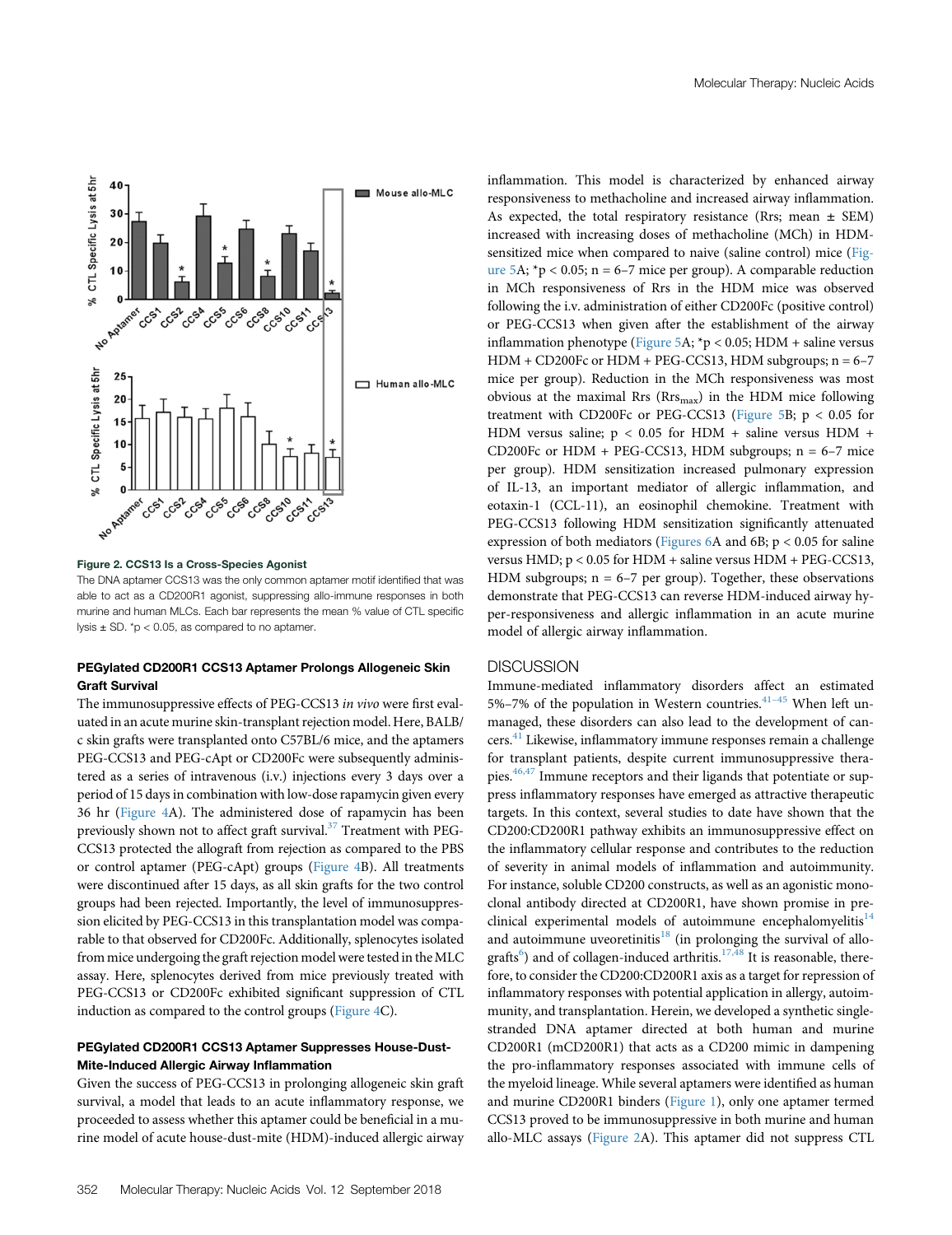<span id="page-3-0"></span>

Figure 3. PEGylated Aptamer CCS13 Suppresses Allo-immune Responses through CD200R1

(A) Attachment of a 20-kDa linear polyethylene glycol appendage at the 3' end of the DNA aptamer CCS13 does not abrogate its ability to block CTL activity in both murine and human allo-MLCs. (B) PEGylated CCS13 blocks the activity of murine lymphocytes recovered from WT C57BL/6 mice but not from CD200R1 $^{-/-}$  mice. Each bar represents the mean % value of CTL specific lysis  $\pm$  SD. \*p < 0.05, as compared to no aptamer.

functions of lymphocytes derived from  $CD200R1^{-/-}$  mice and rapidly induced the phosphorylation of mCD200R1 cytoplasmic tail, further suggesting that it is functioning as an agonist. Derivation of this CD200R1 cross-species DNA aptamer allows us to use in vivo pre-clinical murine models of inflammatory diseases as "proof of principle" for a therapeutically relevant compound that could later be translated to human diseases.

As in the case of small protein therapeutics such as antibody fragments, single chain variable fragments (scFvs), and soluble protein ligands, DNA aptamers are rapidly cleared from circulation through the renal system. $24$  Consequently, we coupled a linear PEG arm to the  $5'$  end of CCS13 prior to evaluating this aptamer in *in vivo* murine models of inflammation. Modification with PEG has previously

been proven to effectively improve the pharmacokinetic properties of DNA aptamers in vivo.<sup>[24,49,50](#page-7-11)</sup> As projected, the PEGylated form of CCS13 (PEG-CCS13) retained its immunosuppressive function in both human and murine allo-MLC assays in a CD200R1-specific manner [\(Figures 3A](#page-3-0) and 3B, respectively). We subsequently assessed its capacity to suppress inflammatory responses in two distinct murine models of inflammation. In the first instance, PEG-CCS13 was able to prolong the survival of murine skin allografts ([Figure 4\)](#page-4-0). Here, the treatment of mice with PEG-CCS13 or CD200Fc was halted 15 days post-transplantation; the point at which all mice who had received PBS or an irrelevant PEGylated aptamer (PEG-cApt) had rejected their skin grafts. While survival was significantly prolonged in the PEG-CCS13 or CD200Fc and corresponded to a reduction in CTL response, all mice eventually rejected their grafts 6–8 days later—a possible reflection of the circulation half-lives of PEG-CCS13 and CD200Fc. Gorczynski and his colleagues<sup>[9](#page-6-8)</sup> demonstrated that the continued CD200R1 stimulation using a doxycycline-inducible CD200 transgenic mouse line can induce full allograft acceptance with no need for further expression. This finding suggests that, by extending the treatment with PEG-CCS13, a greater proportion of mice may demonstrate a long-term acceptance of the graft. As a second model of inflammatory disease, we monitored the impact of PEG-CCS13 in the HDM-induced allergic airway inflammation model. This pre-clinical murine model has been used in the past to assess the therapeutic value of new drugs aimed at treating patients with asthma. The incidence of asthma, despite the availability of anti-inflammatory and bronchodilator therapies, is on the rise worldwide with  $>300$  million people affected.<sup>[51](#page-7-19)</sup> As was expected for this model,<sup>[52](#page-7-20)-54</sup> airway hyper-responsiveness to MCh increased significantly in HDM-treated mice when compared to naive saline control mice ([Figure 5](#page-5-0)). Remarkably, a single i.v. dose of PEG-CCS13, given after the establishment of airway inflammation, was capable of significantly reducing enhanced respiratory resistance to MCh to similar levels as treatment with CD200Fc. Additionally, in the HDM-sensitized mice, PEG-CCS13 reduced gene expression of IL-13 and eotaxin-1 (CCL-11), two important regulators of the allergic immune response [\(Figure 6\)](#page-6-7).

Collectively, the data presented here demonstrate the ability of a PEGylated DNA aptamer to successfully agonize CD200R1 and exhibit immunomodulatory properties in two different models of inflammation. Our study represents the first report of a cross-species (murine and human) CD200R1 agonistic aptamer and suggests that PEG-CCS13 may, potentially, represent an alternative treatment for human inflammatory diseases. Future work will evaluate this aptamer in blocking both acute and chronic inflammation in other disease models of clinical importance, such as autoimmunity.

# MATERIALS AND METHODS Mice

Wild-type (WT) C57BL/6 and WT BALB/c mice were purchased from Jackson Laboratory (Bar Harbor, ME, USA). CD200R1<sup>-/-</sup> mice were generated as previously described $55$  and bred in an accredited facility at the University Health Network.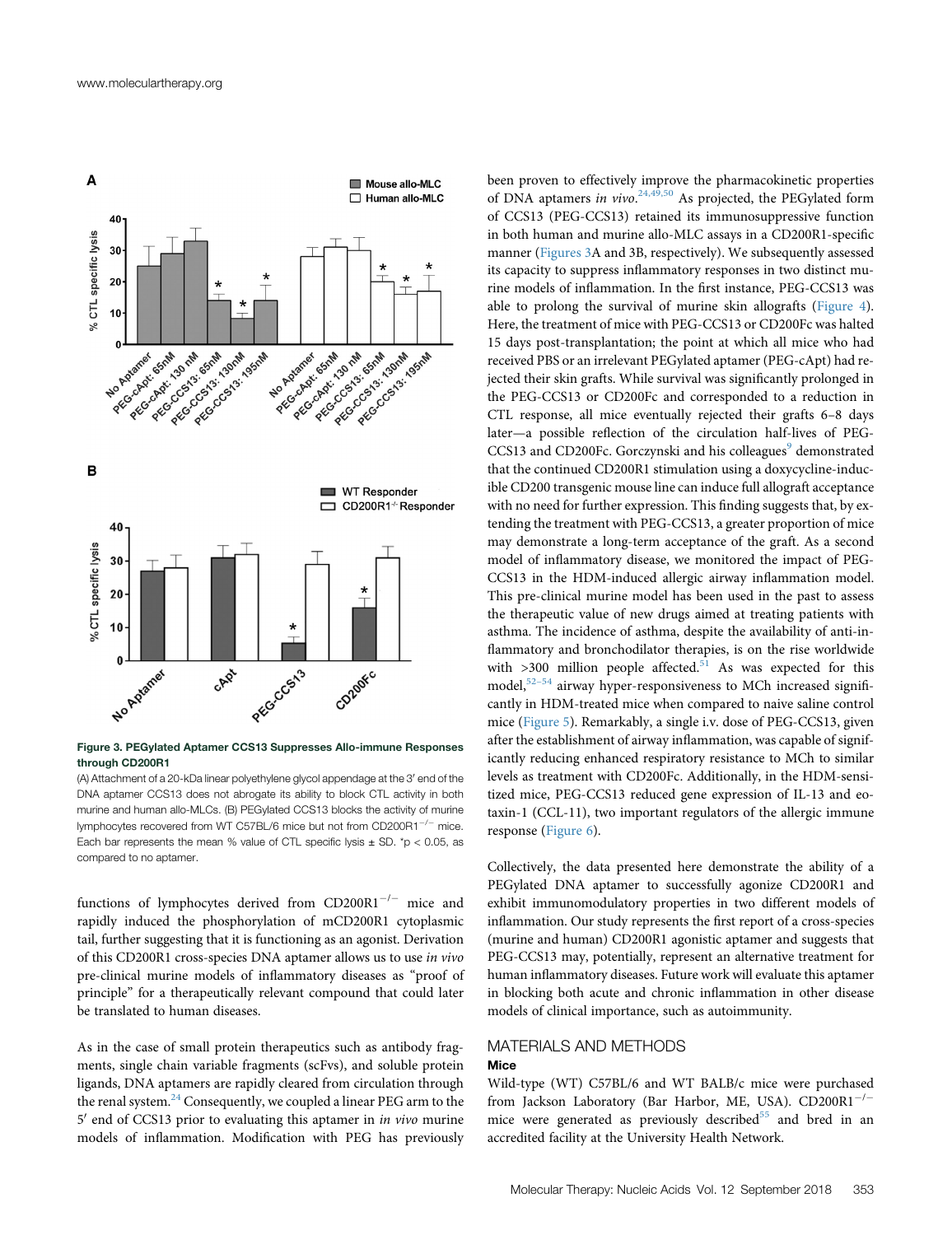<span id="page-4-0"></span>

Figure 4. PEGylated Aptamer CCS13 Prolongs the Survival of Transplanted Murine Skin Grafts

(A) Experimental outline of in vivo experiment. C57BL/6 mice (n = 6) received BALB/c skin allografts on day 0 and were treated every 3 days over a period of 15 days with PBS or with 650 pmol PEG-cApt (negative control), 650 pmol PEG-CCS13, or 325 pmol CD200Fc in combination with low-dose rapamycin (0.5 mg/kg, 36 hr, i.p.). (B) Treatment with PEG-CCS13 (open circles) or CD200Fc (positive control; closed squares) significantly extended graft survival (\*p < 0.05, Mann-Whitney U test) relative to the negative controls (closed triangles). Inverted open triangles represent PBS. Arrow represents the time of the last injection. Data shown are representative of two independent experiments. (C) CTL response is suppressed when using splenocytes isolated from mice previously treated with CCS13 or CD200Fc, as per the model indicated in (A). Each bar represents the mean % value of CTL specific lysis ± SD. \*p < 0.05 as compared to the control; Student's t-test.

#### Aptamer Selection

The derivation of single-stranded DNA (ssDNA) aptamers recognizing murine and human CD200R1 followed a previously described SELEX protocol.<sup>[37,56,57](#page-7-14)</sup> The synthetic oligonucleotide library consisted of a 25-nt-long random region flanked by 25-base-long 5' and 3' primer regions (5'-GACGATAGCGGT GACGGCACAGACGNNNNNNNNNNNNNNNNNNNNNNNN NCGTATGCCGCTTCCGTCCGTCGCTC-3'). The primer sequences (forward: 5'-GACGATAGCGG TGACGGCACAGACG-3' and reverse: 5'-GAGCGACGGAC GGAAGCGG CATACG-3') were used for the PCR-based amplification of bound and recovered DNA oligonucleotides. The library (4 nmol; theoretical diversity: 425 or  $\sim$ 1.1  $\times$  10<sup>15</sup> sequences) was pre-adsorbed onto MagneHis Ni-Particles (Promega, Fitchburg, WI, USA) at 37°C for 1 hr to remove sequences that bound to the solid support itself. The remaining sub-library was then incubated for 1 hr at  $37^{\circ}$ C with either a recombinant His-tagged murine (10  $\mu$ g) or human (10  $\mu$ g) CD200R1 protein bound to a 1-mL suspension of MagneHis Ni-Particles (PBS; pH 7.4). The beads were then washed with PBS for 5 min to remove unbound and weakly bound sequences. Protein-aptamer complexes were eluted with 500 mM imidazole prepared in PBS. The ssDNA pools enriched for murine or human CD200R1 ligands were separately amplified for the next cycle by

asymmetric PCR (10:1 forward:reverse primer ratio). Fifteen rounds of selection were performed, followed by NGS and motif identification, as described elsewhere.<sup>[32](#page-7-21)</sup> Sequences that ranked within the top 50 in each murine or human selection were manually cross-compared with that of the opposite species to identify aptamers that shared an identical variable region.

## SPR

CCS13 aptamer specificity to mCD200R1 and human CD200R1 (hCD200R1) was evaluated by SPR using the BIAcore T200 (GE Healthcare). A CM5 sensor chip (GE Healthcare) was first derivatized with a synthetic, 20-base-long poly(A) oligonucleotide carrying a  $3'$ amino group by amine coupling. CCS13 harboring a 20-base-long poly(dT) tail at its  $5'$  end was hybridized to the poly(A)-coated sensor chip to a level of 50–100 response units (RU). The immobilized aptamer and a reference flow cell, containing just the poly(A) oligonucleotide, were then exposed to injections (120 s, 30  $\mu$ L/min) of mCD200R1 (5  $\mu$ M), hCD200R1(5  $\mu$ M), and Enbrel (5  $\mu$ M) (Fc control) dissolved in HEPES-buffered saline (HBS)-P running buffer (10 mmol/L HEPES [pH 7.4], 150 mmol/L NaCl, 0.05% v/v Tween 20). Flow cells were regenerated by a 60-s pulse with 50 mM NaOH:1 M NaCl followed by a 5-min stabilization period.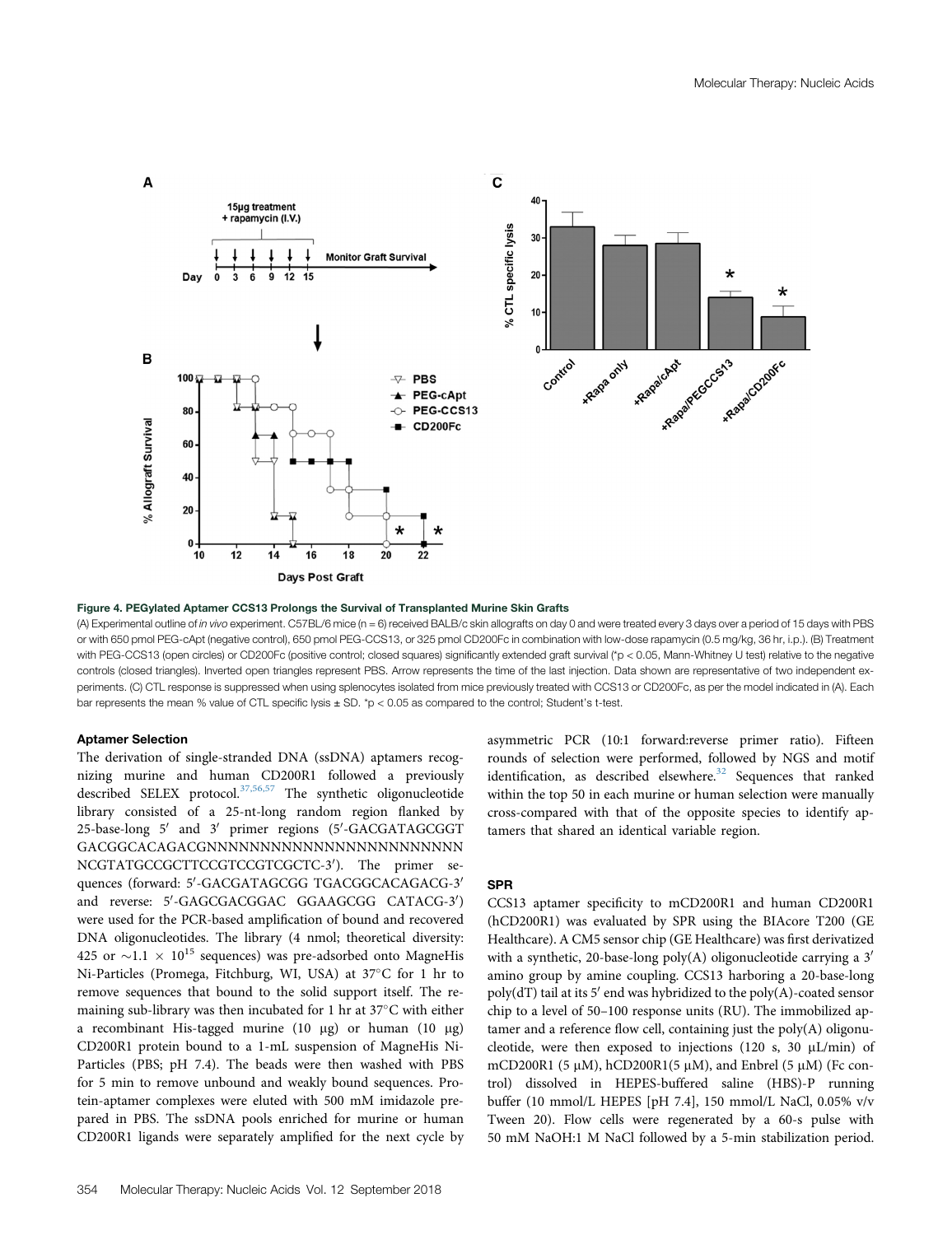<span id="page-5-0"></span>

Figure 5. PEGylated Aptamer PEG-CCS13 Suppresses HDM-Induced Allergic Airway Response in BALB/c Mice

The methacholine (MCh) responsiveness of the total respiratory system resistance  $(R_{rs})$  of BALB/c mice that had undergone a 2-week acute protocol of HDM-induced allergic airways inflammation is indicated and compared following treatment with a single i.v. dose of CD200Fc, PEG-CCS13, or saline. (A) HDM mice exhibited a dose-responsive increase in R<sub>rs</sub> in response to increasing doses of inhaled MCh when compared to naive saline control mice (\*p < 0.05; n = 6–7 mice per group). Intravenous treatment of the HDM mice with either CD200Fc or PEG-CCS13 significantly abrogated the MCh-induced increase in R<sub>rs</sub>, as compared to non-treated HDM mice (\*p < 0.05; n = 6-7 mice per group). (B) Reduction in the MCh responsiveness was most obvious at the maximal R<sub>rs</sub> value (R<sub>rs</sub> max) following treatment with CD200Fc and PEG-CCS13. Each data point represents a mean  $R_{rs}$  value  $\pm$  SD. \*p < 0.05; n = 6–7 mice per group.

Results were reported as response units after reference subtraction of RUs from the Fc control protein.

# Detection of CD200R1 Phosphorylation

Phosphorylation of the cytoplasmic tail of murine CD200R1 by PEG-CCS13, and by PEG-cApt, was monitored using a rabbit polyclonal antibody that recognizes the phosphorylated form of CD200R1.<sup>[58](#page-8-1)</sup> Serum-starved HEK293 cells stably expressing murine CD200R1 were maintained in OptiMEM (Life Technologies) medium for 3 hr and subsequently incubated for 30 min in the same medium containing either 1.5 µM PEG-M49 (positive control), 3 µM PEG-CCS13,  $3 \mu M$  PEG-cApt (negative control), or  $3.3 \mu M$  CD200Fc (positive control). Cells were washed with PBS and lysed in RIPA buffer (150 mmol/L NaCl, 1.0% Triton X-100, 0.5% sodium deoxycholate, 0.1% SDS, and 50 mmol/L Tris [pH 8.0]) containing 50 mmol/L NaF, 1 mmol/L Na<sub>3</sub>VO<sub>4</sub>, and protease inhibitors. Phosphorylated and non-phosphorylated forms of CD200R1 were recovered by immunoprecipitation using an anti-murine CD200R1 (clone 2A10) monoclonal antibody (overnight at  $4^{\circ}$ C) and protein G agarose beads (Pierce, Rockford, IL, USA). The total CD200R1 was detected from RIPA cell lysate by western blot using an anti-murine CD200R1 (clone 2A10) (1:1,000 dilution) and anti-rabbit horseradish peroxidase (1:15,000 dilution). The phosphorylated form of CD200R1 was detected by western blot using the rabbit polyclonal antibody specific to phosphorylated murine CD200R1 cytoplasmic tail (1:1,000 dilution) and anti-rabbit horseradish peroxidase (1:15,000 dilution). Densitometry analysis was performed using ImageJ 1.51k software.

#### PEGylation of DNA Aptamers

PEGylation of DNA aptamers was performed to increase their halflife in circulation. An amino group was incorporated during synthesis at the 5' end of aptamer CCS13 and the cApt. A 20-kDa linear PEG chain was then covalently attached to each DNA aptamer (25  $\mu$ M; dissolved in 100 mM NaHCO<sub>3</sub>:CH<sub>3</sub>CN [1:1, pH 8.5]) using a 100-molar excess of methoxy-PEG-succinimidyl glutarate ester (Creative PEGWorks, Winston-Salem, NC, USA) added dropwise over a period of 5 hr to each solution of amino-modified aptamers. The PEGylated aptamers were recovered by ultrafiltration and further purified by size exclusion chromatography using a Superdex 75 10/300 column (GE Healthcare) equilibrated in 100 mM  $NH<sub>4</sub>CO<sub>3</sub>$ . The resulting PEGylated aptamer conjugates were then lyophilized and stored at  $-80^{\circ}$ C.

#### Murine and Human allo-MLCs

DNA aptamers found in both human and murine CD200R1 NGS datasets were synthesized to assess their ability to act as CD200R1 agonists. Specifically, eight cross-species CD200R1 DNA aptamers ([Figure 1](#page-1-0)B) were evaluated for their ability to suppress the activation of CTLs in 5-day murine or human allo-MLCs. Experimentally,  $2.5 \times 10^5$  C57BL/6 WT or CD200R1<sup>-/-</sup> responder splenocytes were incubated with an equal number of irradiated BALB/c stimulator cells in the presence or absence of synthetic cross-species aptamers for 5 days. Alternatively,  $2.5 \times 10^5$  responder primary blood leukocytes (PBLs) and mitomycin-C-treated stimulator PBLs, obtained from individual human donors, were mixed in equal ratios. Percentages of CTL-specific lysis were determined by measuring the release of <sup>51</sup>Cr from loaded P815 mastocytoma target cells over a period of 5 hr at a 25:1 effector-to-target ratio.

#### Allogeneic Skin Graft Transplantation

The potency of PEG-CCS13 as an anti-inflammatory agent was assessed in terms of prolonging the survival of allogeneic murine skin grafts. Briefly, skin allografts from 8- to 12-week-old BALB/c mice were implanted onto C57BL/6 mice  $(n = 6)$ . The recipient mice subsequently received 6 tail vein injections of either PEG-CCS13 (650 pmol), PEG-cApt (650 pmol), or CD200Fc (325 pmol) dissolved in 0.2 mL PBS (pH 7.4) once every 3 days for 15 days, given in combination with low-dose rapamycin (0.5 mg/kg, intraperitoneally [i.p.], every 36 hr). Splenocytes from treated mice were used in the MLC assay as described earlier.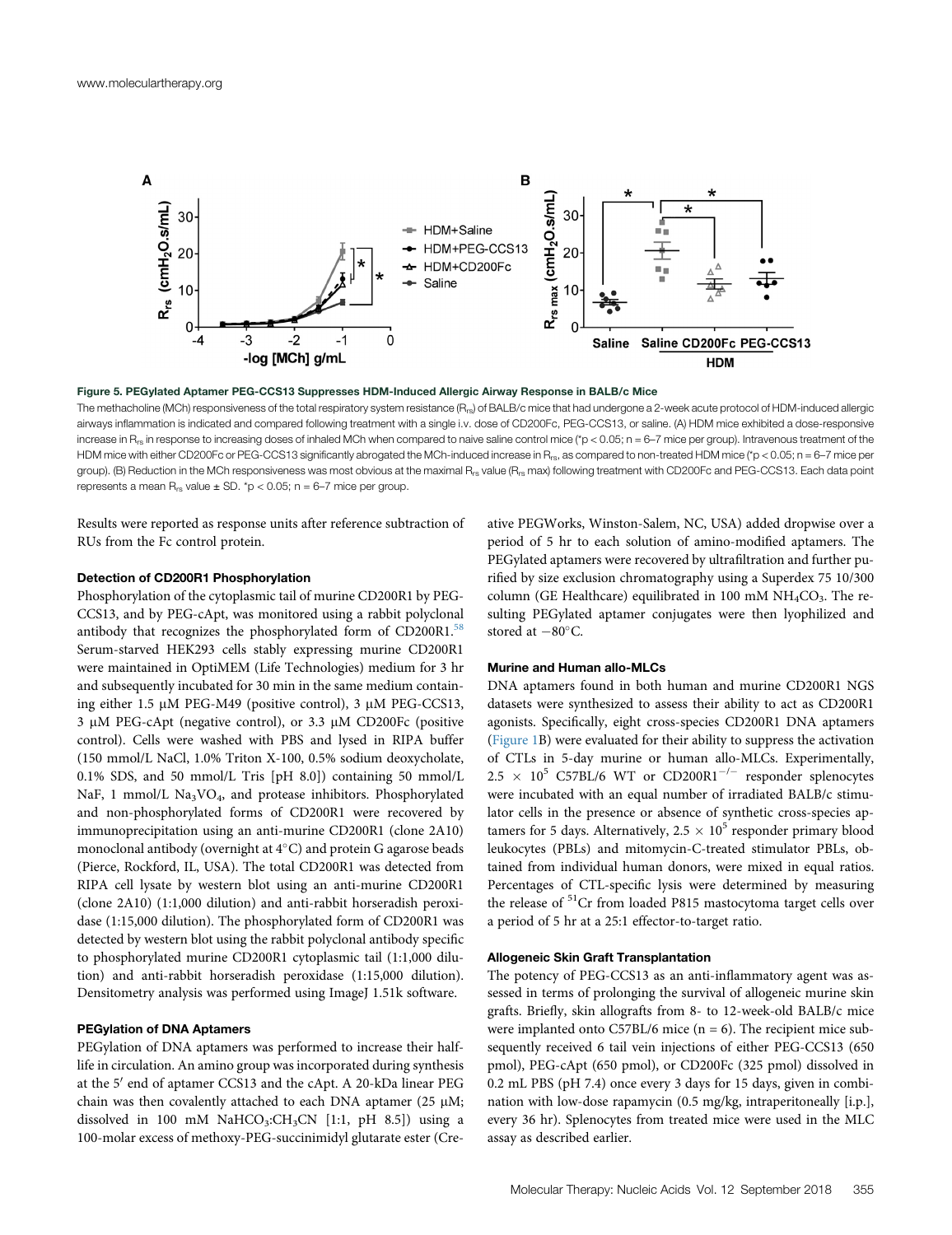<span id="page-6-7"></span>

## Figure 6. Treatment with PEG-CCS13 Attenuates Inflammatory Gene Expression in an Acute Model of Allergic Airway Inflammation

Pulmonary gene expression analysis (Rq, relative quantification) by qPCR revealed significantly increased expression of the allergic immune mediators IL-13 (A) and Eotaxin-1 (CCL-11) (B) in lung tissue of HDM-sensitized mice; treatment of HDMmice with PEG-CCS13 reduced expression of both mediators compared to control treatment with saline. Each bar represents the mean gene expression value  $\pm$  SD.  $*$ p < 0.05, HDM + saline versus saline control mice;  $*$ p < 0.05, PEG-CCS13 versus saline and HDM + saline subgroups;  $n = 6-7$  mice per group.

#### HDM-Induced Allergic Airway Response

Following their acute exposure to the HDM (Dermatophagoides pteronyssinus) allergen (100 µg/35 µL saline via intranasal instillation daily on days 1–5 followed by a single dose at day 12), BALB/c mice (8–12 weeks old) were given a single i.v. dose of either CD200Fc (325 pmol), PEG-CCS13 (650 pmol), or saline (vehicle control). In addition, naive mice received  $35$   $\mu$ L saline in the same dosing regimen to serve as a control group. Twenty-four hours after the i.v. treatment, baseline total respiratory system resistance (Rrs) in mice was measured using the flexiVent system, followed by evaluation of MCh responsiveness.<sup>[53,59](#page-7-22)</sup> Right lungs of mice were extracted and stored in RNAlater (Life Technologies, Burlington, ON, Canada) at  $-20^{\circ}$ C. To isolate RNA, lungs were homogenized, and RNA was extracted using the RNeasy Mini Kit (- QIAGEN, Toronto, ON, Canada) according to the manufacturer's instructions. In brief, ethanol is added to lung lysates allowing the selective binding of RNA to RNeasy membranes. Samples were placed in an RNeasy Mini Spin Column, and contaminants were washed away. Finally, RNA was eluted in RNase-free water. Reverse transcription was conducted using a QuantiTect Reverse Transcription Kit (QIAGEN, Toronto, ON, Canada) according to the manufacturer's instructions. Here, 1 µg isolated RNA was incubated for 2 min at  $42^{\circ}$ C with gDNA wipeout buffer. RNA was then incubated with the reverse-transcription master mix at  $42^{\circ}$ C for 15 min and then at  $95^{\circ}$ C for 3 min. cDNA was subsequently used in real-time qPCR using the CFX384 Touch Real-Time PCR Detection System (BioRad, Toronto, ON, Canada) with the following program:  $50^{\circ}$ C (2 min) and 40 cycles of 95 $^{\circ}$ C (10 min), 95 $^{\circ}$ C (15 s), and  $60^{\circ}$ C (1 min). Primer sets are presented in Table S1.

# Statistical Analysis

The p values for survival analysis were determined using a Mann-Whitney U test, while other reported p values were calculated using a Student's t-test. Multiple comparisons were made with a 2-way ANOVA. All statistical analysis was done using GraphPad Prism 7.0.

# SUPPLEMENTAL INFORMATION

Supplemental Information includes two figures and one table and can be found with this article online at [https://doi.org/10.1016/j.](https://doi.org/10.1016/j.omtn.2018.05.023) [omtn.2018.05.023.](https://doi.org/10.1016/j.omtn.2018.05.023)

## AUTHOR CONTRIBUTIONS

Conceptualization, A.P. and J.G.; Methodology, C.W.C., J.G., and R.G.; Investigation, A.P., A.S., N.W.F., M.C., E.H., I.K., A.Y., and L.W.; Resources, J.G., R.G., and C.W.C.; Writing – Original Draft, A.S.; Writing – Review and Editing, J.G., A.P., and A.S.; Supervision, J.G., R.G., and C.W.C.

# CONFLICTS OF INTEREST

The authors declare no competing financial interests.

# ACKNOWLEDGMENTS

This work was financially supported by an operating grant from the Canadian Institutes of Health Research (CIHR MOP125862) to J.G. A.P. is the recipient of a Canadian Breast Cancer Foundation fellowship.

#### **REFERENCES**

- <span id="page-6-0"></span>1. [Chaplin, D.D. \(2010\). Overview of the immune response. J. Allergy Clin. Immunol.](http://refhub.elsevier.com/S2162-2531(18)30123-9/sref1) 125 [\(2, Suppl 2\), S3](http://refhub.elsevier.com/S2162-2531(18)30123-9/sref1)–S23.
- 2. [Delves, P.J., and Roitt, I.M. \(2000\). The immune system. First of two parts. N. Engl. J.](http://refhub.elsevier.com/S2162-2531(18)30123-9/sref2) [Med.](http://refhub.elsevier.com/S2162-2531(18)30123-9/sref2) 343, 37–49.
- <span id="page-6-1"></span>3. [Cherwinski, H.M., Murphy, C.A., Joyce, B.L., Bigler, M.E., Song, Y.S., Zurawski, S.M.,](http://refhub.elsevier.com/S2162-2531(18)30123-9/sref3) Moshrefi[, M.M., Gorman, D.M., Miller, K.L., Zhang, S., et al. \(2005\). The CD200 re](http://refhub.elsevier.com/S2162-2531(18)30123-9/sref3)[ceptor is a novel and potent regulator of murine and human mast cell function.](http://refhub.elsevier.com/S2162-2531(18)30123-9/sref3) [J. Immunol.](http://refhub.elsevier.com/S2162-2531(18)30123-9/sref3) 174, 1348–1356.
- <span id="page-6-2"></span>4. [Hoek, R.M., Ruuls, S.R., Murphy, C.A., Wright, G.J., Goddard, R., Zurawski, S.M.,](http://refhub.elsevier.com/S2162-2531(18)30123-9/sref4) [Blom, B., Homola, M.E., Streit, W.J., Brown, M.H., et al. \(2000\). Down-regulation](http://refhub.elsevier.com/S2162-2531(18)30123-9/sref4) [of the macrophage lineage through interaction with OX2 \(CD200\). Science](http://refhub.elsevier.com/S2162-2531(18)30123-9/sref4) 290, 1768–[1771.](http://refhub.elsevier.com/S2162-2531(18)30123-9/sref4)
- <span id="page-6-3"></span>5. [Lauzon-Joset, J.-F., Langlois, A., Lai, L.J., Santerre, K., Lee-Gosselin, A., Bossé, Y.,](http://refhub.elsevier.com/S2162-2531(18)30123-9/sref5) [Marsolais, D., and Bissonnette, E.Y. \(2015\). Lung CD200 receptor activation abro](http://refhub.elsevier.com/S2162-2531(18)30123-9/sref5)[gates airway hyperresponsiveness in experimental asthma. Am. J. Respir. Cell Mol.](http://refhub.elsevier.com/S2162-2531(18)30123-9/sref5) Biol. 53[, 276](http://refhub.elsevier.com/S2162-2531(18)30123-9/sref5)–284.
- <span id="page-6-4"></span>6. [Gorczynski, R.M., Hu, J., Chen, Z., Kai, Y., and Lei, J. \(2002\). A CD200FC immunoad](http://refhub.elsevier.com/S2162-2531(18)30123-9/sref6)[hesin prolongs rat islet xenograft survival in mice. Transplantation](http://refhub.elsevier.com/S2162-2531(18)30123-9/sref6) 73, 1948–1953.
- 7. [Gorczynski, R.M., Cattral, M.S., Chen, Z., Hu, J., Lei, J., Min, W.P., Yu, G., and](http://refhub.elsevier.com/S2162-2531(18)30123-9/sref7) [Ni, J. \(1999\). An immunoadhesin incorporating the molecule OX-2 is a potent](http://refhub.elsevier.com/S2162-2531(18)30123-9/sref7) [immunosuppressant that prolongs allo- and xenograft survival. J. Immunol.](http://refhub.elsevier.com/S2162-2531(18)30123-9/sref7) 163[, 1654](http://refhub.elsevier.com/S2162-2531(18)30123-9/sref7)–1660.
- 8. [Yu, K., Chen, Z., and Gorczynski, R. \(2013\). Effect of CD200 and CD200R1 expres](http://refhub.elsevier.com/S2162-2531(18)30123-9/sref8)[sion within tissue grafts on increased graft survival in allogeneic recipients. Immunol.](http://refhub.elsevier.com/S2162-2531(18)30123-9/sref8) [Lett.](http://refhub.elsevier.com/S2162-2531(18)30123-9/sref8) 149, 1–8.
- <span id="page-6-8"></span>9. [Gorczynski, R.M., Chen, Z., He, W., Khatri, I., Sun, Y., Yu, K., and Boudakov, I.](http://refhub.elsevier.com/S2162-2531(18)30123-9/sref9) [\(2009\). Expression of a CD200 transgene is necessary for induction but not mainte](http://refhub.elsevier.com/S2162-2531(18)30123-9/sref9)[nance of tolerance to cardiac and skin allografts. J. Immunol.](http://refhub.elsevier.com/S2162-2531(18)30123-9/sref9) 183, 1560–1568.
- <span id="page-6-5"></span>10. [Elshal, M., Aldahlawi, A., Saadah, O., and McCoy, J. \(2015\). Reduced dendritic cells](http://refhub.elsevier.com/S2162-2531(18)30123-9/sref10) expressing CD200R1 in children with infl[ammatory bowel disease: correlation with](http://refhub.elsevier.com/S2162-2531(18)30123-9/sref10) [Th17 and regulatory T cells. Int. J. Mol. Sci.](http://refhub.elsevier.com/S2162-2531(18)30123-9/sref10) 16, 28998–29010.
- <span id="page-6-6"></span>11. [Hernangómez, M., Klusáková, I., Joukal, M., Hradilová-Sví](http://refhub.elsevier.com/S2162-2531(18)30123-9/sref11)z[enská, I., Guaza, C., and](http://refhub.elsevier.com/S2162-2531(18)30123-9/sref11) [Dubový, P. \(2016\). CD200R1 agonist attenuates glial activation, in](http://refhub.elsevier.com/S2162-2531(18)30123-9/sref11)flammatory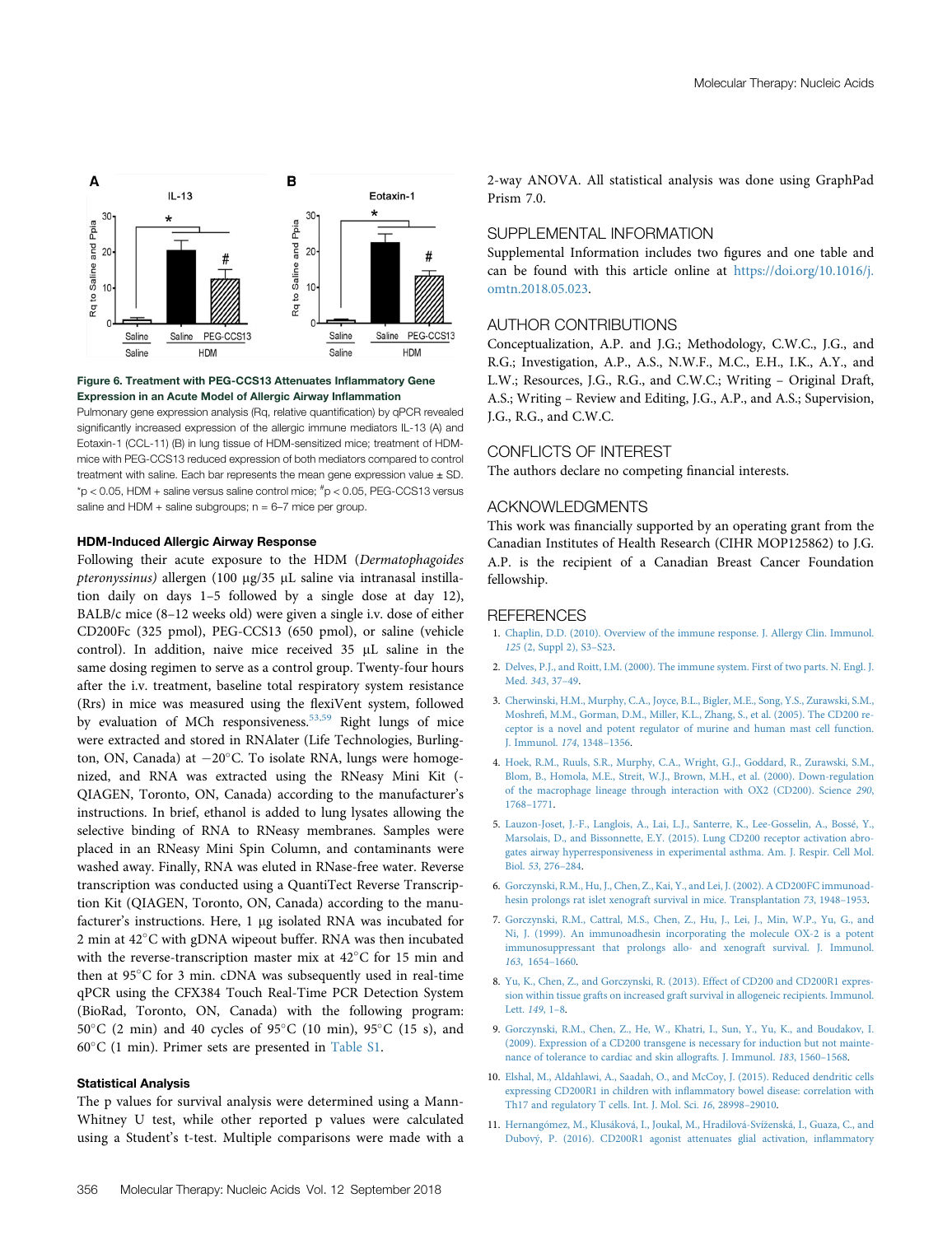[reactions, and hypersensitivity immediately after its intrathecal application in a rat](http://refhub.elsevier.com/S2162-2531(18)30123-9/sref11) [neuropathic pain model. J. Neuroin](http://refhub.elsevier.com/S2162-2531(18)30123-9/sref11)flammation 13, 43.

- <span id="page-7-0"></span>12. [Li, Y., Zhao, L.D., Tong, L.S., Qian, S.N., Ren, Y., Zhang, L., Ding, X., Chen, Y., Wang,](http://refhub.elsevier.com/S2162-2531(18)30123-9/sref12) [Y.X., Zhang, W., et al. \(2012\). Aberrant CD200/CD200R1 expression and function in](http://refhub.elsevier.com/S2162-2531(18)30123-9/sref12) [systemic lupus erythematosus contributes to abnormal T-cell responsiveness and](http://refhub.elsevier.com/S2162-2531(18)30123-9/sref12) [dendritic cell activity. Arthritis Res. Ther.](http://refhub.elsevier.com/S2162-2531(18)30123-9/sref12) 14, R123.
- <span id="page-7-1"></span>13. [Ren, Y., Leng, X.M., Yang, B., and Zhang, X. \(2013\). Aberrant CD200/CD200R1](http://refhub.elsevier.com/S2162-2531(18)30123-9/sref13) [expression contributes to painful synovium hyperplasia in a patient with primary hy](http://refhub.elsevier.com/S2162-2531(18)30123-9/sref13)[pertrophic osteoarthropathy. Rheumatol. Int.](http://refhub.elsevier.com/S2162-2531(18)30123-9/sref13) 33, 2509–2512.
- <span id="page-7-2"></span>14. [Liu, Y., Bando, Y., Vargas-Lowy, D., Elyaman, W., Khoury, S.J., Huang, T., Reif, K.,](http://refhub.elsevier.com/S2162-2531(18)30123-9/sref14) [and Chitnis, T. \(2010\). CD200R1 agonist attenuates mechanisms of chronic disease in](http://refhub.elsevier.com/S2162-2531(18)30123-9/sref14) [a murine model of multiple sclerosis. J. Neurosci.](http://refhub.elsevier.com/S2162-2531(18)30123-9/sref14) 30, 2025–2038.
- 15. [Koning, N., Swaab, D.F., Hoek, R.M., and Huitinga, I. \(2009\). Distribution of the im](http://refhub.elsevier.com/S2162-2531(18)30123-9/sref15)[mune inhibitory molecules CD200 and CD200R in the normal central nervous sys](http://refhub.elsevier.com/S2162-2531(18)30123-9/sref15)[tem and multiple sclerosis lesions suggests neuron-glia and glia-glia interactions.](http://refhub.elsevier.com/S2162-2531(18)30123-9/sref15) [J. Neuropathol. Exp. Neurol.](http://refhub.elsevier.com/S2162-2531(18)30123-9/sref15) 68, 159–167.
- <span id="page-7-3"></span>16. [Ding, Y., Yang, H., Xiang, W., He, X., Liao, W., and Yi, Z. \(2015\). CD200R1 agonist](http://refhub.elsevier.com/S2162-2531(18)30123-9/sref16) attenuates LPS-induced infl[ammatory response in human renal proximal tubular](http://refhub.elsevier.com/S2162-2531(18)30123-9/sref16) [epithelial cells by regulating TLR4-MyD88-TAK1-mediated NF-](http://refhub.elsevier.com/S2162-2531(18)30123-9/sref16)kB and MAPK [pathway. Biochem. Biophys. Res. Commun.](http://refhub.elsevier.com/S2162-2531(18)30123-9/sref16) 460, 287–294.
- <span id="page-7-4"></span>17. [Gorczynski, R.M., Chen, Z., Lee, L., Yu, K., and Hu, J. \(2002\). Anti-CD200R amelio](http://refhub.elsevier.com/S2162-2531(18)30123-9/sref17)[rates collagen-induced arthritis in mice. Clin. Immunol.](http://refhub.elsevier.com/S2162-2531(18)30123-9/sref17) 104, 256–264.
- <span id="page-7-5"></span>18. [Copland, D.A., Calder, C.J., Raveney, B.J., Nicholson, L.B., Phillips, J., Cherwinski, H.,](http://refhub.elsevier.com/S2162-2531(18)30123-9/sref18) [Jenmalm, M., Sedgwick, J.D., and Dick, A.D. \(2007\). Monoclonal antibody-mediated](http://refhub.elsevier.com/S2162-2531(18)30123-9/sref18) [CD200 receptor signaling suppresses macrophage activation and tissue damage in](http://refhub.elsevier.com/S2162-2531(18)30123-9/sref18) [experimental autoimmune uveoretinitis. Am. J. Pathol.](http://refhub.elsevier.com/S2162-2531(18)30123-9/sref18) 171, 580–588.
- <span id="page-7-6"></span>19. [Strand, V., Kimberly, R., and Isaacs, J.D. \(2007\). Biologic therapies in rheumatology:](http://refhub.elsevier.com/S2162-2531(18)30123-9/sref19) [lessons learned, future directions. Nat. Rev. Drug Discov.](http://refhub.elsevier.com/S2162-2531(18)30123-9/sref19) 6, 75–92.
- <span id="page-7-7"></span>20. [Jacobs, I., Petersel, D., Isakov, L., Lula, S., and Lea Sewell, K. \(2016\). Biosimilars for](http://refhub.elsevier.com/S2162-2531(18)30123-9/sref20) the treatment of chronic infl[ammatory diseases: a systematic review of published ev](http://refhub.elsevier.com/S2162-2531(18)30123-9/sref20)[idence. BioDrugs](http://refhub.elsevier.com/S2162-2531(18)30123-9/sref20) 30, 525–570.
- <span id="page-7-8"></span>21. [Strand, V., Balsa, A., Al-Saleh, J., Barile-Fabris, L., Horiuchi, T., Takeuchi, T., Lula, S.,](http://refhub.elsevier.com/S2162-2531(18)30123-9/sref21) [Hawes, C., Kola, B., and Marshall, L. \(2017\). Immunogenicity of biologics in chronic](http://refhub.elsevier.com/S2162-2531(18)30123-9/sref21) infl[ammatory diseases: a systematic review. BioDrugs](http://refhub.elsevier.com/S2162-2531(18)30123-9/sref21) 31, 299–316.
- <span id="page-7-10"></span><span id="page-7-9"></span>22. Dinarello, C.A. (2010). Anti-infl[ammatory agents: present and future. Cell](http://refhub.elsevier.com/S2162-2531(18)30123-9/sref22) 140, 935–[950.](http://refhub.elsevier.com/S2162-2531(18)30123-9/sref22)
- 23. [Paquet, J., Henrionnet, C., Pinzano, A., Vincourt, J.B., Gillet, P., Netter, P., Chary-](http://refhub.elsevier.com/S2162-2531(18)30123-9/sref23)[Valckenaere, I., Loeuille, D., Pourel, J., and Grossin, L. \(2011\). Alternative for anti-](http://refhub.elsevier.com/S2162-2531(18)30123-9/sref23)[TNF antibodies for arthritis treatment. Mol. Ther.](http://refhub.elsevier.com/S2162-2531(18)30123-9/sref23) 19, 1887–1895.
- <span id="page-7-11"></span>24. [Keefe, A.D., Pai, S., and Ellington, A. \(2010\). Aptamers as therapeutics. Nat. Rev.](http://refhub.elsevier.com/S2162-2531(18)30123-9/sref24) [Drug Discov.](http://refhub.elsevier.com/S2162-2531(18)30123-9/sref24) 9, 537–550.
- 25. [Gilboa, E., McNamara, J., 2nd, and Pastor, F. \(2013\). Use of oligonucleotide aptamer](http://refhub.elsevier.com/S2162-2531(18)30123-9/sref25) [ligands to modulate the function of immune receptors. Clin. Cancer Res.](http://refhub.elsevier.com/S2162-2531(18)30123-9/sref25) 19, 1054– [1062](http://refhub.elsevier.com/S2162-2531(18)30123-9/sref25).
- 26. [White, R.R., Sullenger, B.A., and Rusconi, C.P. \(2000\). Developing aptamers into](http://refhub.elsevier.com/S2162-2531(18)30123-9/sref26) [therapeutics. J. Clin. Invest.](http://refhub.elsevier.com/S2162-2531(18)30123-9/sref26) 106, 929–934.
- 27. [Lakhin, A.V., Tarantul, V.Z., and Gening, L.V. \(2013\). Aptamers: problems, solutions](http://refhub.elsevier.com/S2162-2531(18)30123-9/sref27) [and prospects. Acta Naturae](http://refhub.elsevier.com/S2162-2531(18)30123-9/sref27) 5, 34–43.
- 28. [Zhou, J., and Rossi, J. \(2017\). Aptamers as targeted therapeutics: current potential and](http://refhub.elsevier.com/S2162-2531(18)30123-9/sref28) [challenges. Nat. Rev. Drug Discov.](http://refhub.elsevier.com/S2162-2531(18)30123-9/sref28) 16, 440.
- 29. [Kang, H., Ryu, S.H., Kahn, S.K., Oh, E.J., Park, J.K., and Kim, K.S. \(2008\).](http://refhub.elsevier.com/S2162-2531(18)30123-9/sref29) [Characterization of PEGylated anti-VEGF aptamers using surface plasmon reso](http://refhub.elsevier.com/S2162-2531(18)30123-9/sref29)[nance. Macromol. Res.](http://refhub.elsevier.com/S2162-2531(18)30123-9/sref29) 16, 182–184.
- 30. [Cosmi, B. \(2009\). ARC-1779, a PEGylated aptamer antagonist of von Willebrand fac](http://refhub.elsevier.com/S2162-2531(18)30123-9/sref30)[tor for potential use as an anticoagulant or antithrombotic agent. Curr. Opin. Mol.](http://refhub.elsevier.com/S2162-2531(18)30123-9/sref30) [Ther.](http://refhub.elsevier.com/S2162-2531(18)30123-9/sref30) 11, 322–328.
- <span id="page-7-21"></span>31. [Conrad, R., Giver, L., Tian, Y., and Ellington, A.D. \(1996\). In vitro selection of nucleic](http://refhub.elsevier.com/S2162-2531(18)30123-9/sref31) [acid aptamers that bind proteins. Methods Enzymol.](http://refhub.elsevier.com/S2162-2531(18)30123-9/sref31) 267, 336–367.
- 32. [Bouchard, P.R., Hutabarat, R.M., and Thompson, K.M. \(2010\). Discovery and devel](http://refhub.elsevier.com/S2162-2531(18)30123-9/sref32)[opment of therapeutic aptamers. Annu. Rev. Pharmacol. Toxicol.](http://refhub.elsevier.com/S2162-2531(18)30123-9/sref32) 50, 237–257.
- 33. [Healy, J.M., Lewis, S.D., Kurz, M., Boomer, R.M., Thompson, K.M., Wilson, C., and](http://refhub.elsevier.com/S2162-2531(18)30123-9/sref33) [McCauley, T.G. \(2004\). Pharmacokinetics and biodistribution of novel aptamer com](http://refhub.elsevier.com/S2162-2531(18)30123-9/sref33)[positions. Pharm. Res.](http://refhub.elsevier.com/S2162-2531(18)30123-9/sref33) 21, 2234–2246.
- 34. [Song, K.-M., Lee, S., and Ban, C. \(2012\). Aptamers and their biological applications.](http://refhub.elsevier.com/S2162-2531(18)30123-9/sref34) [Sensors \(Basel\)](http://refhub.elsevier.com/S2162-2531(18)30123-9/sref34) 12, 612–631.
- <span id="page-7-12"></span>35. [Ng, E.W.M., Shima, D.T., Calias, P., Cunningham, E.T., Jr., Guyer, D.R., and Adamis,](http://refhub.elsevier.com/S2162-2531(18)30123-9/sref35) [A.P. \(2006\). Pegaptanib, a targeted anti-VEGF aptamer for ocular vascular disease.](http://refhub.elsevier.com/S2162-2531(18)30123-9/sref35) [Nat. Rev. Drug Discov.](http://refhub.elsevier.com/S2162-2531(18)30123-9/sref35) 5, 123–132.
- <span id="page-7-13"></span>36. [Parashar, A. \(2016\). Aptamers in therapeutics. J. Clin. Diagn. Res.](http://refhub.elsevier.com/S2162-2531(18)30123-9/sref36) 10, BE01–BE06.
- <span id="page-7-14"></span>37. [Prodeus, A., Cydzik, M., Abdul-Wahid, A., Huang, E., Khatri, I., Gorczynski, R., and](http://refhub.elsevier.com/S2162-2531(18)30123-9/sref37) [Gariépy, J. \(2014\). Agonistic CD200R1 DNA aptamers are potent immunosuppres](http://refhub.elsevier.com/S2162-2531(18)30123-9/sref37)[sants that prolong allogeneic skin graft survival. Mol. Ther. Nucleic Acids](http://refhub.elsevier.com/S2162-2531(18)30123-9/sref37) 3, e190.
- <span id="page-7-15"></span>38. [Foster-Cuevas, M., Wright, G.J., Puklavec, M.J., Brown, M.H., and Barclay, A.N.](http://refhub.elsevier.com/S2162-2531(18)30123-9/sref38) [\(2004\). Human herpesvirus 8 K14 protein mimics CD200 in down-regulating macro](http://refhub.elsevier.com/S2162-2531(18)30123-9/sref38)[phage activation through CD200 receptor. J. Virol.](http://refhub.elsevier.com/S2162-2531(18)30123-9/sref38) 78, 7667–7676.
- 39. [Wright, G.J., Puklavec, M.J., Willis, A.C., Hoek, R.M., Sedgwick, J.D., Brown, M.H.,](http://refhub.elsevier.com/S2162-2531(18)30123-9/sref39) [and Barclay, A.N. \(2000\). Lymphoid/neuronal cell surface OX2 glycoprotein recog](http://refhub.elsevier.com/S2162-2531(18)30123-9/sref39)[nizes a novel receptor on macrophages implicated in the control of their function.](http://refhub.elsevier.com/S2162-2531(18)30123-9/sref39) [Immunity](http://refhub.elsevier.com/S2162-2531(18)30123-9/sref39) 13, 233–242.
- <span id="page-7-16"></span>40. [Mihrshahi, R., Barclay, A.N., and Brown, M.H. \(2009\). Essential roles for Dok2 and](http://refhub.elsevier.com/S2162-2531(18)30123-9/sref40) [RasGAP in CD200 receptor-mediated regulation of human myeloid cells.](http://refhub.elsevier.com/S2162-2531(18)30123-9/sref40) [J. Immunol.](http://refhub.elsevier.com/S2162-2531(18)30123-9/sref40) 183, 4879–4886.
- <span id="page-7-17"></span>41. [Beyaert, R., Beaugerie, L., Van Assche, G., Brochez, L., Renauld, J.C., Viguier, M.,](http://refhub.elsevier.com/S2162-2531(18)30123-9/sref41) [Cocquyt, V., Jerusalem, G., Machiels, J.P., Prenen, H., et al. \(2013\). Cancer risk in im](http://refhub.elsevier.com/S2162-2531(18)30123-9/sref41)mune-mediated infl[ammatory diseases \(IMID\). Mol. Cancer](http://refhub.elsevier.com/S2162-2531(18)30123-9/sref41) 12, 98.
- 42. [Davidson, A., and Diamond, B. \(2001\). Autoimmune diseases. N. Engl. J. Med.](http://refhub.elsevier.com/S2162-2531(18)30123-9/sref42) 345, 340–[350.](http://refhub.elsevier.com/S2162-2531(18)30123-9/sref42)
- 43. [Jacobson, D.L., Gange, S.J., Rose, N.R., and Graham, N.M. \(1997\). Epidemiology and](http://refhub.elsevier.com/S2162-2531(18)30123-9/sref43) [estimated population burden of selected autoimmune diseases in the United States.](http://refhub.elsevier.com/S2162-2531(18)30123-9/sref43) [Clin. Immunol. Immunopathol.](http://refhub.elsevier.com/S2162-2531(18)30123-9/sref43) 84, 223–243.
- 44. Peppercorn, M.A., and Cheifetz, A.S. (2017). Definition, epidemiology, and risk factors in inflammatory bowel disease. [https://www.uptodate.com/contents/](https://www.uptodate.com/contents/definition-epidemiology-and-risk-factors-in-inflammatory-bowel-disease) defi[nition-epidemiology-and-risk-factors-in-in](https://www.uptodate.com/contents/definition-epidemiology-and-risk-factors-in-inflammatory-bowel-disease)flammatory-bowel-disease.
- 45. [Gelfand, J.M., Weinstein, R., Porter, S.B., Neimann, A.L., Berlin, J.A., and Margolis,](http://refhub.elsevier.com/S2162-2531(18)30123-9/sref45) [D.J. \(2005\). Prevalence and treatment of psoriasis in the United Kingdom: a popula](http://refhub.elsevier.com/S2162-2531(18)30123-9/sref45)[tion-based study. Arch. Dermatol.](http://refhub.elsevier.com/S2162-2531(18)30123-9/sref45) 141, 1537–1541.
- <span id="page-7-18"></span>46. [Farrar, C.A., Kupiec-Weglinski, J.W., and Sacks, S.H. \(2013\). The innate immune sys](http://refhub.elsevier.com/S2162-2531(18)30123-9/sref46)[tem and transplantation. Cold Spring Harb. Perspect. Med.](http://refhub.elsevier.com/S2162-2531(18)30123-9/sref46) 3, a015479.
- 47. (2017). Organ procurement and transplantation network. [https://optn.transplant.](https://optn.transplant.hrsa.gov/) [hrsa.gov/.](https://optn.transplant.hrsa.gov/)
- 48. [Gorczynski, R.M., Chen, Z., Yu, K., and Hu, J. \(2001\). CD200 immunoadhesin sup](http://refhub.elsevier.com/S2162-2531(18)30123-9/sref48)[presses collagen-induced arthritis in mice. Clin. Immunol.](http://refhub.elsevier.com/S2162-2531(18)30123-9/sref48) 101, 328–334.
- 49. [Haruta, K., Otaki, N., Nagamine, M., Kayo, T., Sasaki, A., Hiramoto, S., Takahashi,](http://refhub.elsevier.com/S2162-2531(18)30123-9/sref49) [M., Hota, K., Sato, H., and Yamazaki, H. \(2017\). A novel PEGylation method for](http://refhub.elsevier.com/S2162-2531(18)30123-9/sref49) [improving the pharmacokinetic properties of anti-interleukin-17A RNA aptamers.](http://refhub.elsevier.com/S2162-2531(18)30123-9/sref49) [Nucleic Acid Ther.](http://refhub.elsevier.com/S2162-2531(18)30123-9/sref49) 27, 36–44.
- <span id="page-7-19"></span>50. [Da Pieve, C., Blackshaw, E., Missailidis, S., and Perkins, A.C. \(2012\). PEGylation and](http://refhub.elsevier.com/S2162-2531(18)30123-9/sref50) [biodistribution of an anti-MUC1 aptamer in MCF-7 tumor-bearing mice. Bioconjug.](http://refhub.elsevier.com/S2162-2531(18)30123-9/sref50) [Chem.](http://refhub.elsevier.com/S2162-2531(18)30123-9/sref50) 23, 1377–1381.
- <span id="page-7-20"></span>51. Global strategy for asthma management and prevention 2006. (2006). [http://www.](http://www.who.int/respiratory/asthma/GINA_WR_2006_copyright[1].pdf) [who.int/respiratory/asthma/GINA\\_WR\\_2006\\_copyright\[1\].pdf](http://www.who.int/respiratory/asthma/GINA_WR_2006_copyright[1].pdf).
- <span id="page-7-22"></span>52. [Guo, W., Li, M.-R., Xiao, J.-J., and Huang, M. \(2008\). \[Preparation and evaluation of](http://refhub.elsevier.com/S2162-2531(18)30123-9/sref52) [mouse model of house dust mite-induced asthma\]. Zhongguo Dang Dai Er Ke Za Zhi](http://refhub.elsevier.com/S2162-2531(18)30123-9/sref52) 10[, 647](http://refhub.elsevier.com/S2162-2531(18)30123-9/sref52)–650.
- 53. [Salehi, S., Wang, X., Juvet, S., Scott, J.A., and Chow, C.-W. \(2017\). Syk regulates](http://refhub.elsevier.com/S2162-2531(18)30123-9/sref53) [neutrophilic airway hyper-responsiveness in a chronic mouse model of allergic air](http://refhub.elsevier.com/S2162-2531(18)30123-9/sref53)ways infl[ammation. PLoS ONE](http://refhub.elsevier.com/S2162-2531(18)30123-9/sref53) 12, e0163614.
- 54. [Piyadasa, H., Altieri, A., Basu, S., Schwartz, J., Halayko, A.J., and Mookherjee, N.](http://refhub.elsevier.com/S2162-2531(18)30123-9/sref54) (2016). Biosignature for airway infl[ammation in a house dust mite-challenged murine](http://refhub.elsevier.com/S2162-2531(18)30123-9/sref54) [model of allergic asthma. Biol. Open](http://refhub.elsevier.com/S2162-2531(18)30123-9/sref54) 5, 112–121.